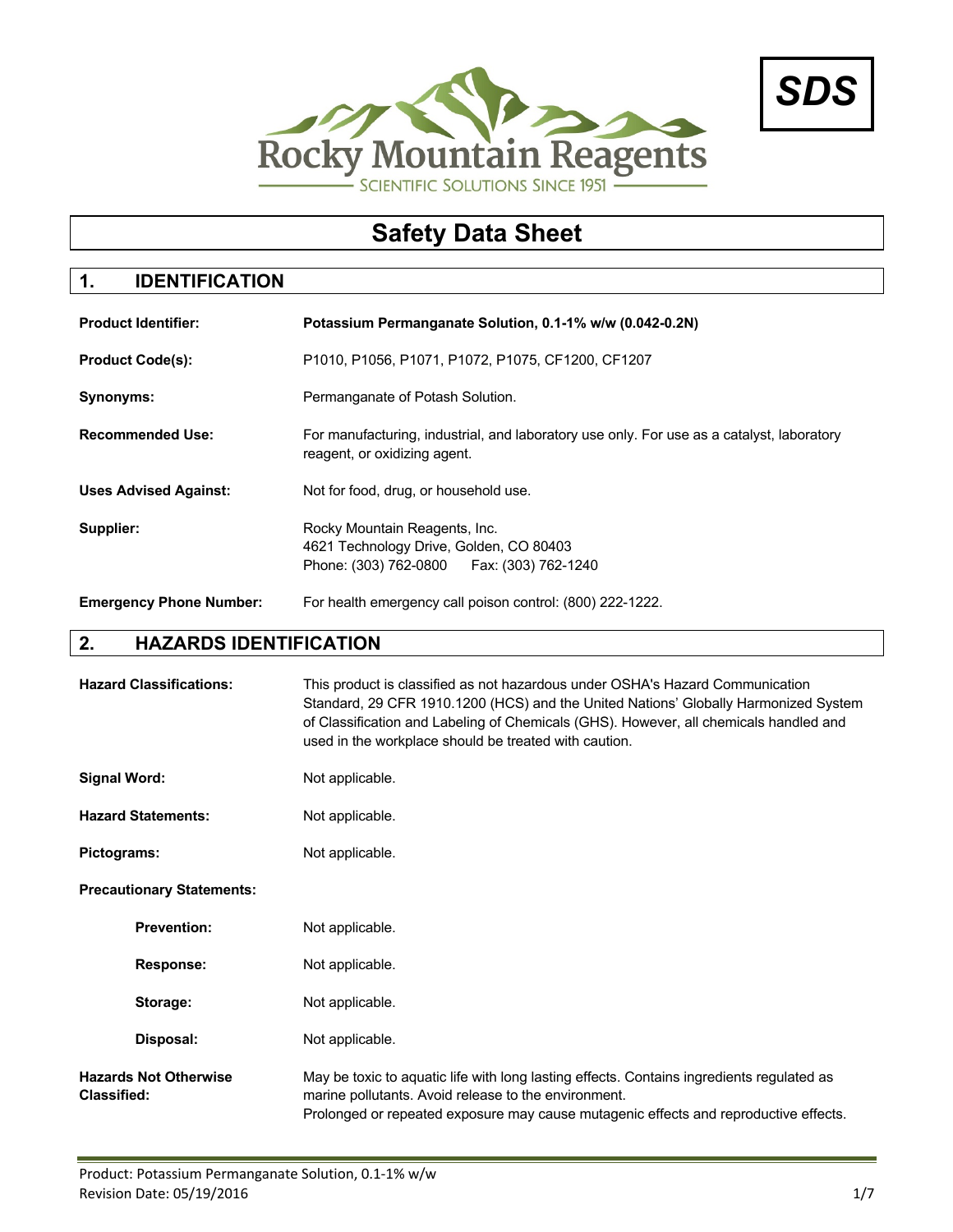#### **Toxicity Statement:** Not applicable.

## **3. COMPOSITION AND INFORMATION ON INGREDIENTS**

| <b>Component</b>       | <b>Common Name / Synonyms</b> | CAS#                              | <b>Chemical Formula</b> | % by Weight    |
|------------------------|-------------------------------|-----------------------------------|-------------------------|----------------|
| Water                  | Water                         | 7732-18-5 $\mid$ H <sub>2</sub> O |                         | $99.0 - 99.9$  |
| Potassium Permanganate | Permanganate of Potash        | 7722-64-7                         | KMnO <sub>4</sub>       | $0.100 - 1.00$ |

#### Trade Secret Statement: Not applicable.

## **4. FIRST AID MEASURES**

#### **First Aid Procedures:**

| Inhalation:                                                 | Move to fresh air. If breathing is difficult, give oxygen. If not breathing, give artificial<br>respiration. Get medical attention if symptoms occur.                                                                                                                                                                        |
|-------------------------------------------------------------|------------------------------------------------------------------------------------------------------------------------------------------------------------------------------------------------------------------------------------------------------------------------------------------------------------------------------|
| Ingestion:                                                  | Do not induce vomiting unless directed to do so by medical personnel. If vomiting occurs,<br>keep head low so that vomit does not enter lungs. Rinse mouth. Never give anything by<br>mouth to an unconscious person. Get medical attention if symptoms occur.                                                               |
| <b>Skin Contact:</b>                                        | Wash skin with plenty of water for at least 15 minutes. Remove contaminated clothing and<br>shoes. Wash clothing before reuse. Get medical attention if symptoms occur.                                                                                                                                                      |
| <b>Eye Contact:</b>                                         | Check for and remove contact lenses. Immediately flush eyes with gentle but large stream<br>of water for at least 15 minutes, lifting lower and upper eyelids occasionally. Get medical<br>attention if symptoms occur.                                                                                                      |
| <b>General Advice:</b>                                      | Poison information centers in each state can provide additional assistance for scheduled<br>poisons. Ensure that medical personnel and those providing first aid are aware of the<br>material(s) involved and take precautions to protect themselves.                                                                        |
| <b>Symptoms and Effects:</b>                                | Irritation, nausea, vomiting, diarrhea, discoloration, coughing, wheezing, difficulty breathing,<br>headache, fatigue. May be harmful if swallowed, inhaled, absorbed through the skin, or<br>exposed to the eyes. May cause respiratory effects. Prolonged or repeated exposure may<br>cause skin and tissue discoloration. |
| <b>Immediate Medical Care/</b><br><b>Special Treatment:</b> | Treat symptomatically. Symptoms may be delayed.                                                                                                                                                                                                                                                                              |

## **5. FIREFIGHTING MEASURES**

| <b>Suitable Extinguishing Media:</b>            | Water spray, dry powder, alcohol resistant foam, carbon dioxide.                                                       |
|-------------------------------------------------|------------------------------------------------------------------------------------------------------------------------|
|                                                 | <b>Unsuitable Extinguishing Media:</b> Do not use a solid (straight) water stream, as it may scatter and spread fire.  |
| <b>Hazardous Combustion</b><br><b>Products:</b> | Potassium oxides, manganese oxides.                                                                                    |
| <b>Specific Hazards:</b>                        | May accelerate burning when involved in a fire. May decompose upon heating to produce<br>corrosive and/or toxic fumes. |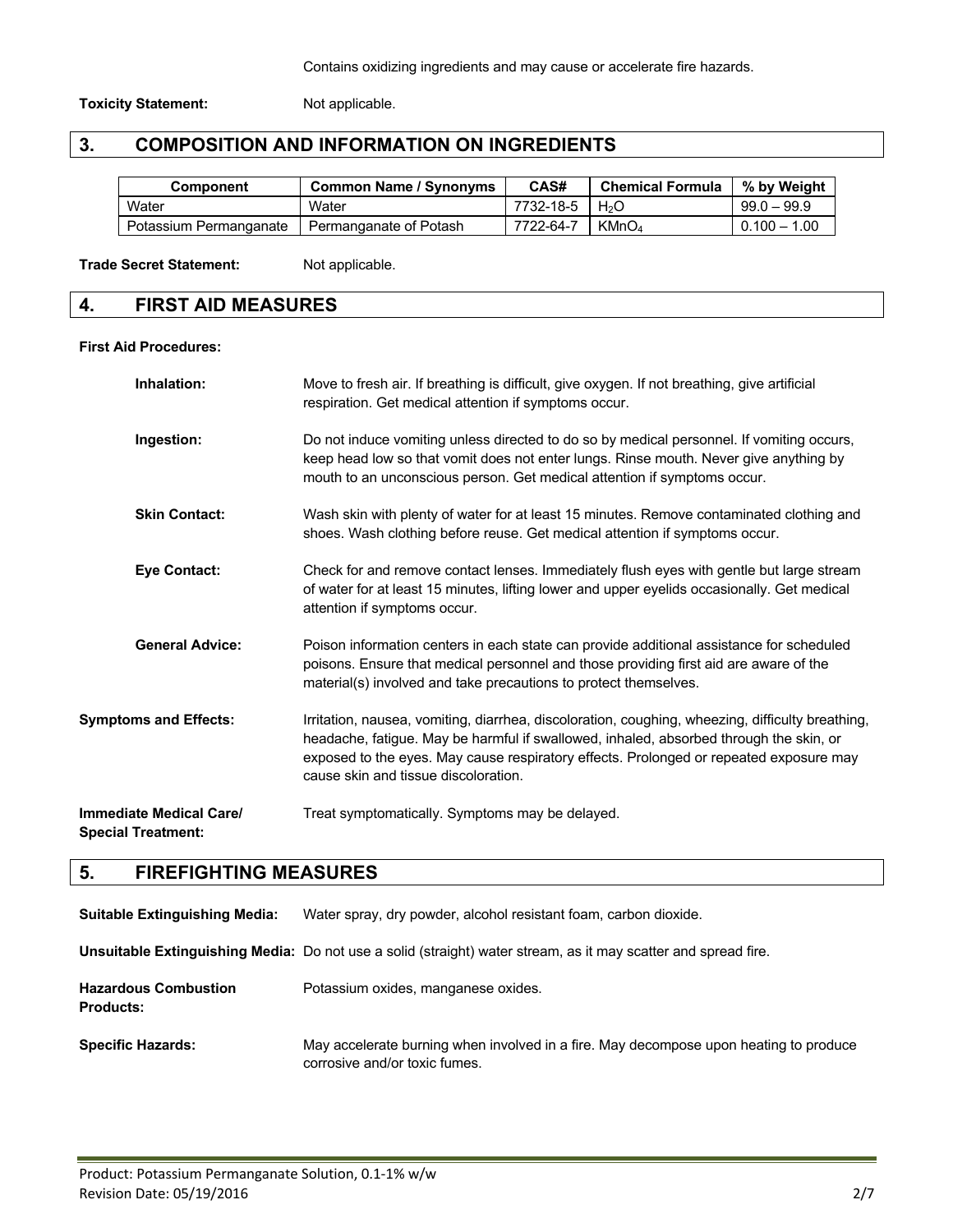**Special Protective Equipment/** As in any fire, wear MSHA/NIOSH-approved (or equivalent), self-contained, positive-**Precautions for Firefighters:** pressure or pressure-demand breathing apparatus and full protective gear. Use water spray to cool unopened containers. Move containers from fire area, if you can do so without risk. In the event of fire and/or explosion, do not breathe fumes.

### **6. ACCIDENTAL RELEASE MEASURES**

| <b>Personal Precautions and</b><br><b>Protective Equipment:</b> | Isolate hazard area and keep unnecessary and unprotected personnel away from the area<br>of the leak or spill. Wear appropriate personal protective equipment (see Section 8). Avoid<br>contact with eyes, skin, clothing, and combustible materials.                                                                                                                                                           |
|-----------------------------------------------------------------|-----------------------------------------------------------------------------------------------------------------------------------------------------------------------------------------------------------------------------------------------------------------------------------------------------------------------------------------------------------------------------------------------------------------|
| <b>Emergency Procedures:</b>                                    | In case of chemical emergency, or if unsure how to address an accidental release, consult a<br>professional (see Section 1).                                                                                                                                                                                                                                                                                    |
| <b>Methods for Containment:</b>                                 | Stop the flow of material, if this is without risk. Keep combustibles away from spilled<br>material. Prevent entry into waterways, sewer, basements, or confined areas. Product<br>should not be released to the environment.                                                                                                                                                                                   |
| <b>Methods for Cleanup:</b>                                     | Keep combustibles away from spilled material. Absorb spill with an inert material (e.g.<br>vermiculite, dry sand, earth, cloth, or fleece) and place in a non-combustible container for<br>reclamation or disposal. Do not flush to sewer. Clean contaminated surfaces thoroughly.<br>Never return spilled material to original container for reuse. Clean up in accordance with all<br>applicable regulations. |

#### **7. HANDLING AND STORAGE**

**Handling:** Wear personal protective equipment (see Section 8). Limit exposure to light. Avoid contact with skin, eyes, clothing, and combustible materials. Do not breathe vapors or spray mist. Do not ingest. When using, do not eat, drink, or smoke. Keep away from incompatible materials (see Section 10). Handle in accordance with good industrial hygiene and safety practice. Wash thoroughly after handling. Containers of this material may be hazardous when empty, as they retain product residues. Observe all warnings and precautions listed for this product.

**Storage:** Store in a cool, dry, ventilated area. Keep out of light. Keep away from heat and sources of ignition. Do not store near combustible materials. Store away from incompatible materials (see Section 10). Store in original container. Keep containers tightly closed and upright. Keep away from food, drink, and animal feed. Keep out of the reach of children. Comply with all national, state, and local codes pertaining to the storage, handling, dispensing, and disposal of this product.

### **8. EXPOSURE CONTROLS AND PERSONAL PROTECTION**

| <b>Exposure Limits:</b>      | Water: | No information found.                                                                                                                                                              |                       |  |
|------------------------------|--------|------------------------------------------------------------------------------------------------------------------------------------------------------------------------------------|-----------------------|--|
|                              |        | Potassium Permanganate: ACGIH (TLV):                                                                                                                                               | 0.2 mg/m <sup>3</sup> |  |
|                              |        | OSHA (PEL):                                                                                                                                                                        | 5 mg/m $3$            |  |
|                              |        | NIOSH (STEL):                                                                                                                                                                      | $3 \text{ ma/m}^3$    |  |
| <b>Engineering Controls:</b> |        | Ensure adequate ventilation. Ventilation rates should be matched to conditions. If<br>applicable, use process enclosures, local exhaust ventilation, or other engineering controls |                       |  |
|                              |        | to maintain airborne levels below recommended exposure limits. If exposure limits have not                                                                                         |                       |  |
|                              |        | been established, maintain airborne levels to an acceptable level.                                                                                                                 |                       |  |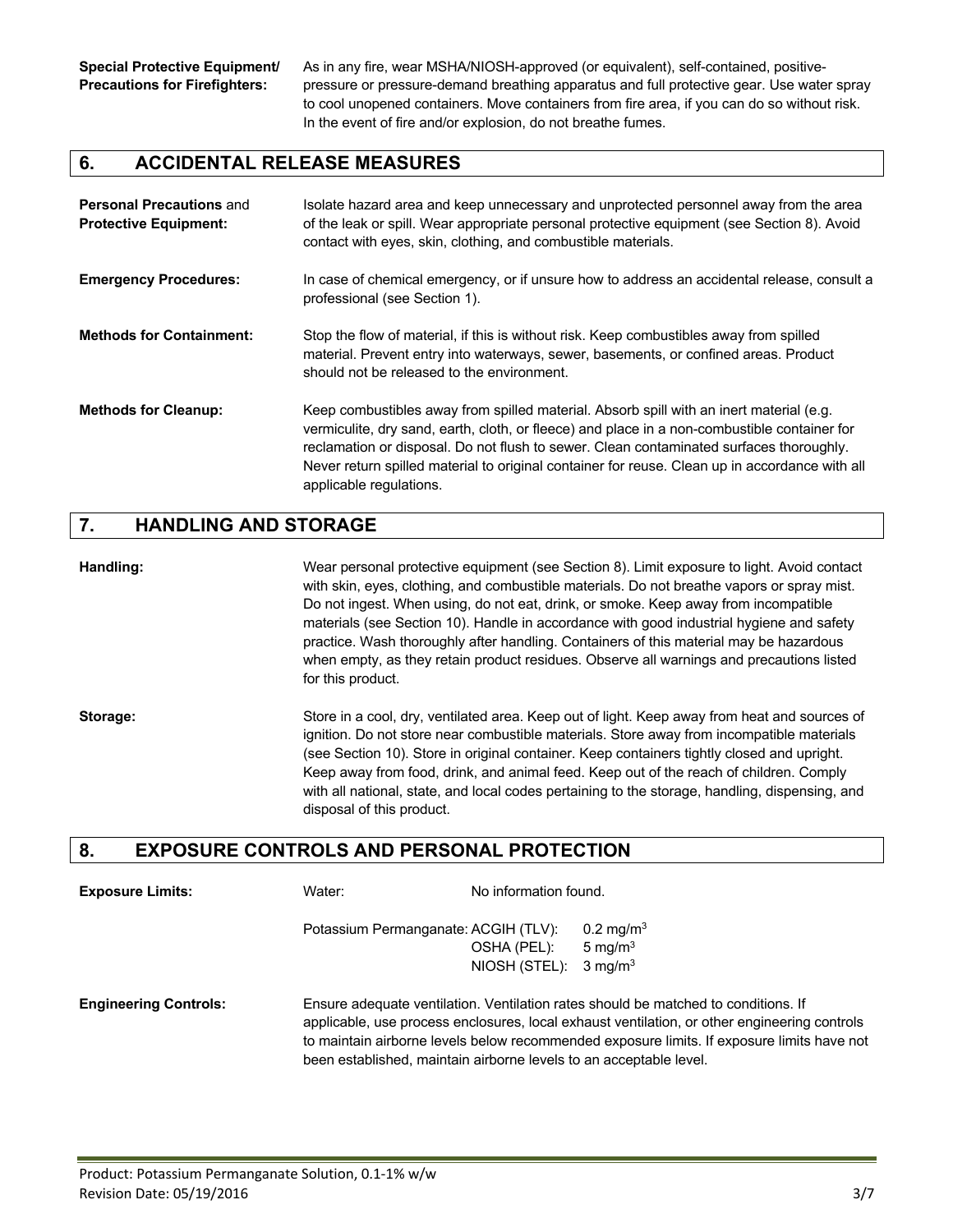#### **Personal Protective Measures:**

| <b>Eye/Face Protection:</b>                                           | Wear safety glasses with side shields or goggles and a face shield. Maintain approved eye<br>wash station and accessible rinse facilities in work area.                                                                                                                                                                                                                                                                                                              |
|-----------------------------------------------------------------------|----------------------------------------------------------------------------------------------------------------------------------------------------------------------------------------------------------------------------------------------------------------------------------------------------------------------------------------------------------------------------------------------------------------------------------------------------------------------|
| <b>Skin Protection:</b>                                               | Wear appropriate chemical resistant clothing (with long sleeves) and appropriate chemical<br>resistant gloves.                                                                                                                                                                                                                                                                                                                                                       |
| <b>Respiratory Protection:</b>                                        | An air-purifying, NIOSH-approved respirator with appropriate cartridge or canister may be<br>permissible under certain circumstances where airborne concentrations are expected to<br>exceed exposure limits. Use a positive-pressure, air-supplied respirator if there is any<br>potential for an uncontrolled release, if exposure levels are unknown, or if any other<br>circumstances exist where air-purifying respirators may not provide adequate protection. |
| <b>Specific Requirements</b><br>for Personal Protective<br>Equipment: | Ensure that glove material is compatible with this product. This information is available from<br>glove manufacturers.                                                                                                                                                                                                                                                                                                                                               |

### **9. PHYSICAL AND CHEMICAL PROPERTIES**

*Unless otherwise indicated, all properties are given at 25 °C and standard pressure.*

| Appearance:                                        | Transparent, violet liquid.          |
|----------------------------------------------------|--------------------------------------|
| Odor:                                              | Odorless.                            |
| <b>Odor Threshold:</b>                             | No information found.                |
| Formula Weight:                                    | 158.03 as Potassium Permanganate     |
| pH:                                                | 7.0 – 8.5 (0.01 M solution at 25 °C) |
| <b>Melting/Freezing Point:</b>                     | No information found.                |
| <b>Boiling Point/Range:</b>                        | No information found.                |
| <b>Decomposition Temperature:</b>                  | 240 °C                               |
| <b>Flash Point:</b>                                | Not applicable.                      |
| <b>Auto-ignition Temperature:</b>                  | Not applicable.                      |
| <b>Flammability:</b>                               | Not applicable.                      |
| <b>Flammability/Explosive Limits:</b>              | Not applicable.                      |
| Solubility:                                        | Miscible with water.                 |
| <b>Vapor Pressure:</b>                             | No information found.                |
| <b>Vapor Density:</b>                              | No information found.                |
| <b>Specific Gravity:</b>                           | $1.001 - 1.005$ (Water = 1)          |
| <b>Evaporation Rate:</b>                           | No information found.                |
| <b>Viscosity:</b>                                  | No information found.                |
| <b>Partition Coefficient</b><br>(n-octanol/water): | No information found.                |

### **10. STABILITY AND REACTIVITY**

**Reactivity Data:** No information found.

**Chemical Stability:** Stable under normal conditions. Sensitive to light.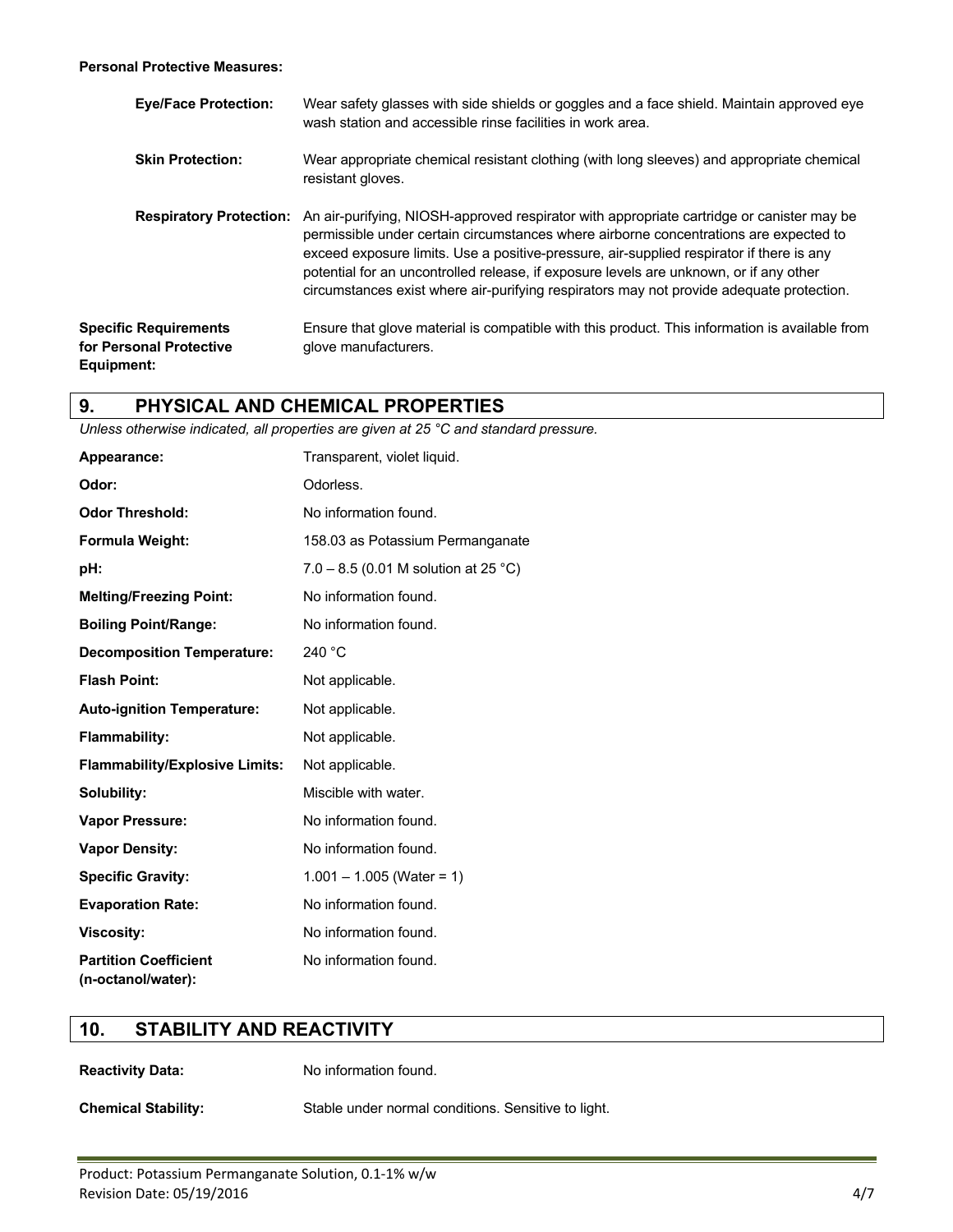| <b>Conditions to Avoid:</b>                          | Heat, light, incompatible materials.                                                                                                                                                                              |
|------------------------------------------------------|-------------------------------------------------------------------------------------------------------------------------------------------------------------------------------------------------------------------|
| <b>Incompatible Materials:</b>                       | Reducing agents, combustible materials, organic materials, metals, acids.                                                                                                                                         |
| <b>Hazardous Decomposition</b><br><b>Products:</b>   | Potassium oxides, manganese oxides.                                                                                                                                                                               |
| <b>Possibility of Hazardous</b><br><b>Reactions:</b> | May react vigorously, violently, or explosively if exposed to extreme thermal conditions or to<br>the incompatible materials listed above. May decompose upon heating to produce corrosive<br>and/or toxic fumes. |

**Hazardous Polymerization:** Will not occur.

## **11. TOXICOLOGICAL INFORMATION**

| <b>Routes of Exposure:</b>   | Inhalation, ingestion, skin contact, eye contact.                                                                                                                                  |                                                                                                                                       |
|------------------------------|------------------------------------------------------------------------------------------------------------------------------------------------------------------------------------|---------------------------------------------------------------------------------------------------------------------------------------|
| <b>Acute Effects:</b>        | May be harmful if swallowed, inhaled, absorbed through the skin, or exposed to the eyes.<br>May cause irritation to the skin, eyes, respiratory tract, and gastrointestinal tract. |                                                                                                                                       |
| <b>Chronic Effects:</b>      | Prolonged or repeated exposure may cause skin and tissue discoloration, liver effects,<br>kidney effects, mutagenic effects, and reproductive effects.                             |                                                                                                                                       |
| <b>Toxicological Data:</b>   | Water:                                                                                                                                                                             | Not applicable.                                                                                                                       |
|                              | Potassium Permanganate: LD <sub>50</sub> Oral, Rat:                                                                                                                                | 1090 mg/kg<br>Corrosive to skin based on animal data.<br>May cause mutagenic and reproductive effects based on<br>microorganism data. |
| <b>Symptoms of Exposure:</b> | difficulty breathing, headache, fatique.                                                                                                                                           | Irritation, nausea, vomiting, diarrhea, necrosis, discoloration, edema, coughing, wheezing,                                           |
| <b>Carcinogenic Effects:</b> | This product is not considered to be a carcinogen by IARC, ACGIH, NTP, or OSHA.                                                                                                    |                                                                                                                                       |

## **12. ECOLOGICAL INFORMATION**

| <b>Ecotoxicological Data:</b>         | Water:<br>Not applicable.                                                                                                            |                                            |
|---------------------------------------|--------------------------------------------------------------------------------------------------------------------------------------|--------------------------------------------|
|                                       | Potassium Permanganate:<br>LC <sub>50</sub> , Rainbow Trout (Oncorhynchus mykiss):<br>EC <sub>50</sub> , Water Flea (Daphnia magna): | $0.3 \text{ ma/L}$ 96 h<br>0.084 mg/L 48 h |
| <b>Persistence and Degradability:</b> | May bioaccumulate in aquatic organisms.                                                                                              |                                            |
| <b>Environmental Effects:</b>         | May be toxic to aquatic life. Avoid exposure to the environment.                                                                     |                                            |

### **13. DISPOSAL INFORMATION**

**Disposal Instructions:** All wastes must be handled in accordance with local, state, and federal regulations. Minimize exposure to product waste (see Section 8). Do not dispose unused waste down drains or into sewers.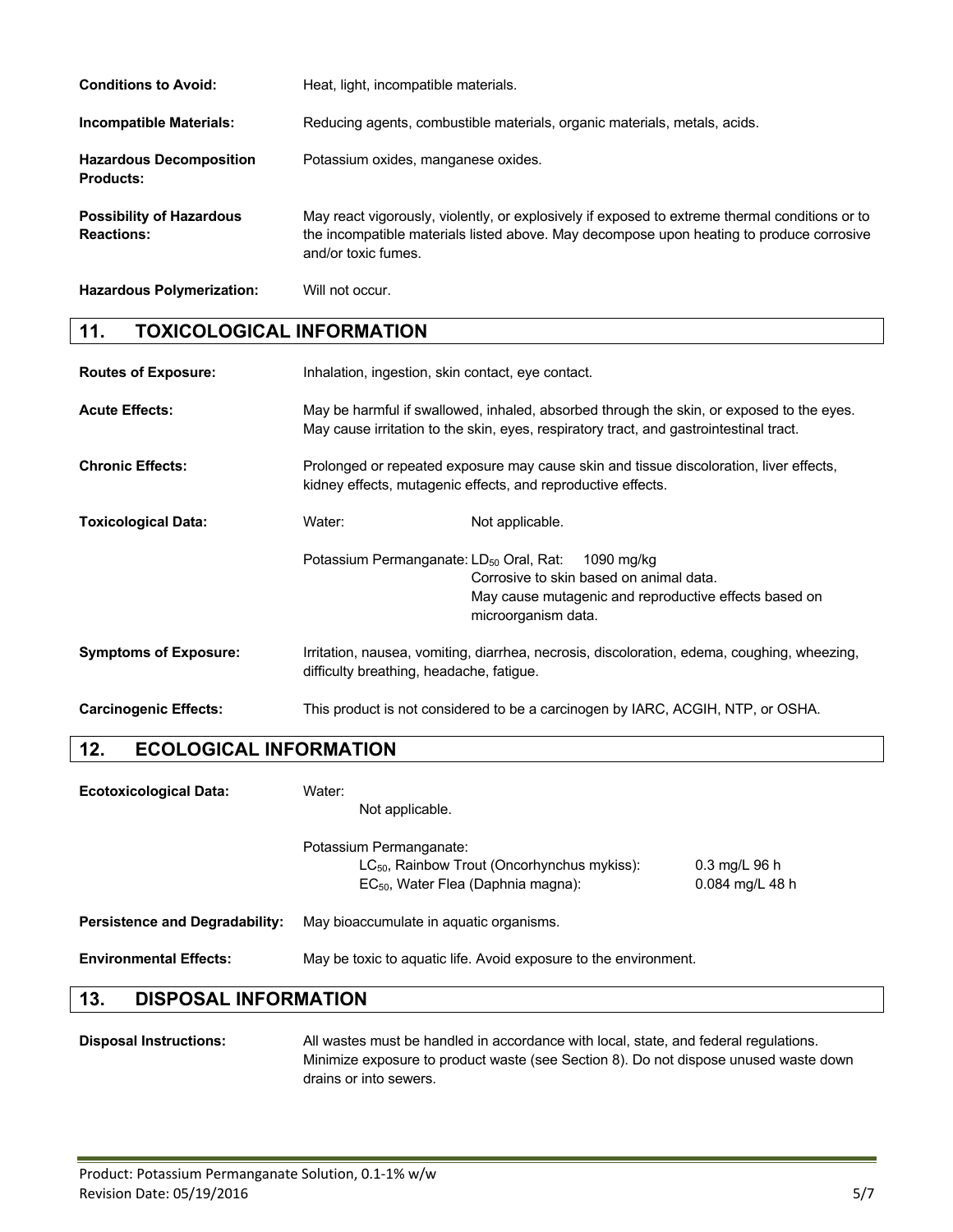**Contaminated Packaging:** Because emptied containers retain product residue, follow label warnings even after container is emptied. Offer rinsed packaging material to local recycling facilities.

**Waste Codes:** No information found.

### **14. TRANSPORT INFORMATION**

| DOT: | Not regulated. |
|------|----------------|
|      |                |

| <b>Environmental Hazard</b> | Potassium Permanganate: IMDG: Marine Pollutant |  |
|-----------------------------|------------------------------------------------|--|
| <b>Regulations:</b>         |                                                |  |

**Other Transport Precautions:** Potassium Permanganate: DOT Reportable Quantity: 100 lb

#### **15. REGULATORY INFORMATION**

#### **U.S. Federal Regulations**:

| <b>OSHA:</b>                             | This product is not considered a "Hazardous Chemical" as defined by the OSHA Hazard<br>Communication Standard, 29 CFR 1910.1200. |
|------------------------------------------|----------------------------------------------------------------------------------------------------------------------------------|
| <b>TSCA Inventory:</b>                   | All components of this product are on the U.S. TSCA Inventory.                                                                   |
| $0.001$ $0.0001$ $0.001$ $0.001$ $0.001$ |                                                                                                                                  |

#### **U.S. EPCRA (SARA Title III):**

**Section 302:** No information found.

| <b>Sections 311/312:</b> | <b>Hazard Category</b>           | List (Yes/No) |
|--------------------------|----------------------------------|---------------|
|                          | Section 311 - Hazardous Chemical | No            |
|                          | Immediate Hazard                 | No            |
|                          | Delayed Hazard                   | No            |
|                          | Fire Hazard                      | No            |
|                          | Pressure Hazard                  | No            |
|                          | <b>Reactivity Hazard</b>         | No            |

**Section 313:** No information found.

#### **CERCLA Reportable Quantities:** No information found.

#### **International Inventories:**

| <b>Country or Region</b> | <b>Inventory Name</b>                                                     | On Inventory (Yes/No)* |
|--------------------------|---------------------------------------------------------------------------|------------------------|
| Australia                | Australian Inventory of Chemical Substances (AICS)                        | N/A                    |
| Canada                   | Domestic Substances List (DSL)                                            | N/A                    |
| Canada                   | Non-Domestic Substances List (NDSL)                                       | N/A                    |
| China                    | Inventory of Existing Chemical Substances in China (IECSC)                | N/A                    |
| Europe                   | European Inventory of Existing Commercial Chemical Substances<br>(EINECS) | N/A                    |
| Europe                   | European List of Notified Chemical Substances (ELINCS)                    | N/A                    |
| Japan                    | Inventory of Existing and New Chemical Substances (ENCS)                  | N/A                    |
| Korea                    | Existing Chemicals List (ECL)                                             | N/A                    |
| Philippines              | Philippine Inventory of Chemicals and Chemical Substances (PICCS)         | N/A                    |

\*A "Yes" indicates that the listed component(s) of this product comply with the inventory requirements administered by the governing country(s).